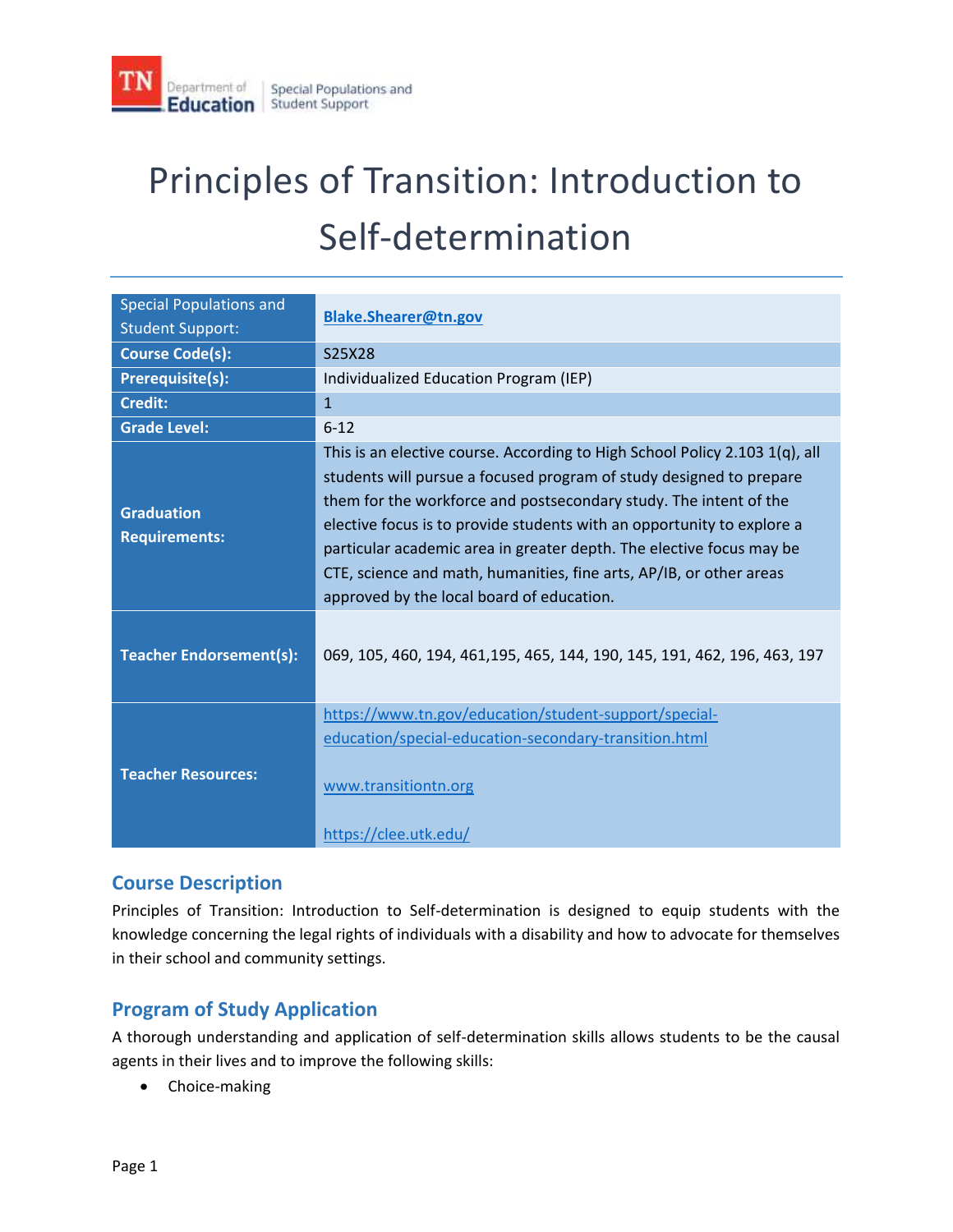

- Decision-making
- Problem-solving
- Goal-setting and attainment
- Self-regulation/Self-management
- Self-advocacy and leadership
- Positive perceptions of control, efficacy, and outcome expectation
- Self-awareness
- $\bullet$  Self-knowledge<sup>1</sup>

# **Course Standards**

# **Standard 1.0:**

Students will demonstrate knowledge of legal rights as individuals with a disability.

#### **Learning Expectations:**

The student will:

- 1.1 Examine contents of the Individuals with Disabilities Act of 2004 (IDEA).
- 1.2 Discuss how disability rights laws affect the education of minor students.
- 1.3 Describe the rights that will transfer from parent to student upon reaching age of majority.

# **Performance Standards: Evidence Standard is Met**

The student will:

- $1.1A$ Describe how he/she meets criteria for special education services.
- $1.1B$ Explain Free and Appropriate Public Education (FAPE).
- 1.1C Identify Least Restrictive Environment.
- 1.1D Articulate personal relevance of transition planning.
- 1.2A Discuss the types of supports, accommodations, and modifications necessary to achieve success in learning.
- 1.2B Articulate the impact that the IEP has on courses of study.
- 1.3A Define the term "age of majority."
- 1.3B Compile a list of rights assumed upon reaching age of majority.

#### **Sample Performance Tasks:**

- Explore key components of disability law as it relates to assessment, eligibility, FAPE, least restrictive environment, IEP, and transition.
- Make a timeline of personal special education services, beginning in middle school and continuing to the present.
- Work in small groups to list educational areas affected by disability laws in school.

 $\overline{\phantom{a}}$ 

<sup>1</sup> Wehmeyer, M. L., & Field, S. L. (2007). Self-determination: Instructional and assessment strategies. Thousand Oaks, CA: Corwin Press.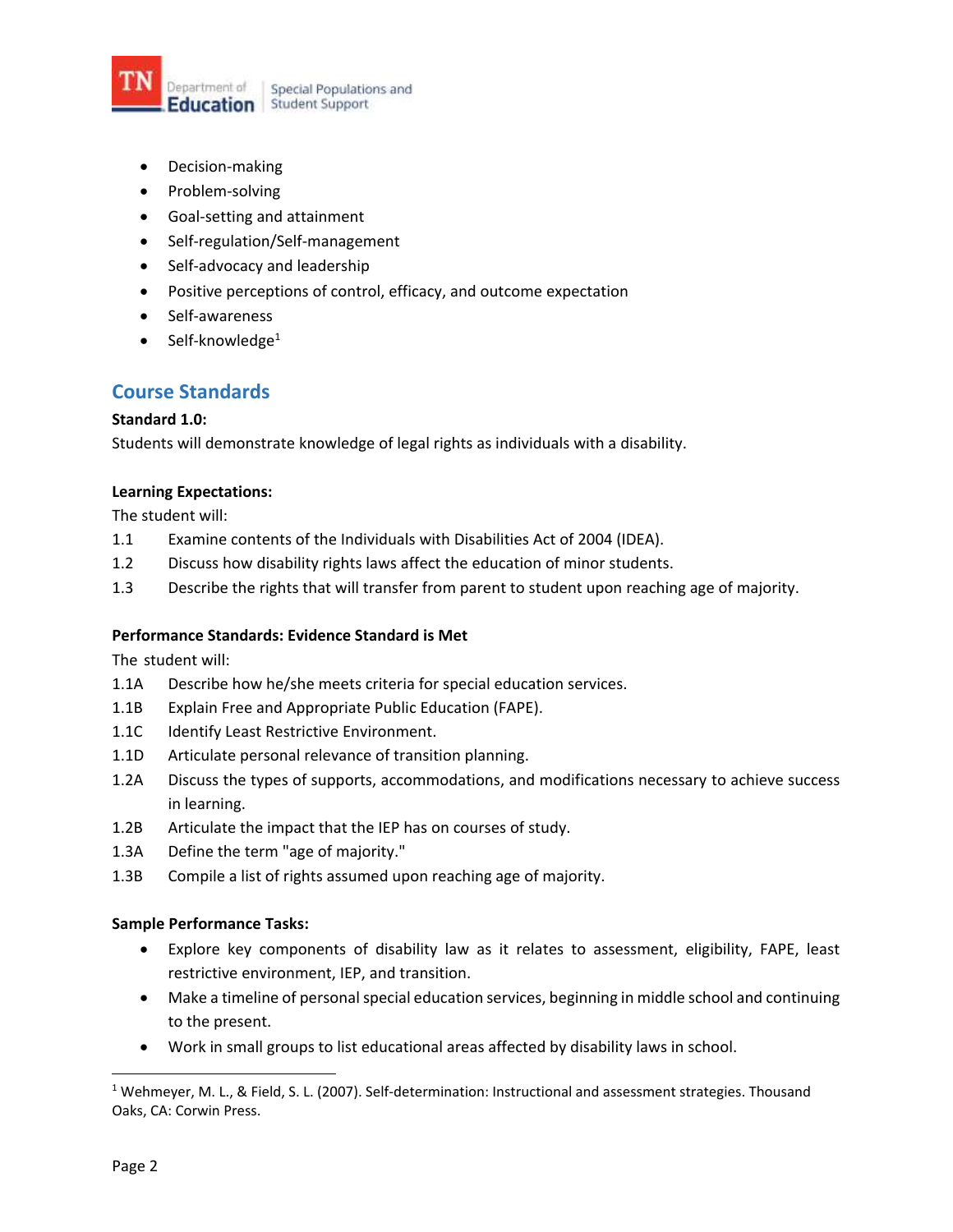

- Review and discuss the content of the "Rights of Children with Disabilities and Parent Responsibilities" booklet.
- Complete an internet search to gather information about the disability laws presently in effect.
- Participate in annual review meetings where the IEP is developed.

#### **Standard 2.0**

 Students will understand their unique learning differences and its effect on learning.

# **Learning Expectations:**

The student will:

- 2.1 Read eligibility documentation.
- 2.2 Define his/her specific disability.
- 2.3 Explain how the disability affects learning in a particular class.
- 2.4 Identify academic strengths.

# **Performance Standards: Evidence Standard is Met**

The student will:

- 2.1A Set appointments to read eligibility documentation.
- 2.1B Discuss and analyze disability information with case manager and parents.
- 2.2A Analyze personal profile of strengths and challenges in relation to disability.
- 2.2B Articulate that the impact of the disability varies from one environment to another.
- 2.3A List specific accommodations needed in specific areas.
- 2.3B Articulate classes requiring compensatory strategies.
- 2.4A List two or more classes in which he/she experiences academic success.
- 2.4B Discuss why he/she performs better in one class as opposed to another.

# **Sample Performance Tasks:**

- Compare and contrast various learning environments using current classes as models to determine what impact, if any, their disability has on their learning in that environment.
- Each student will review their own special education file.
- Review each student's current schedule and schedule for the next term.
- Review disability information and appropriate accommodations; evaluate student's need for accommodations in each class, taking into consideration individual learning styles, disability, and course content.
- Write autobiographies that detail successes, challenges, and accomplishments.
- his or her disability. Identify and research one famous person with a disability and describe how that person overcame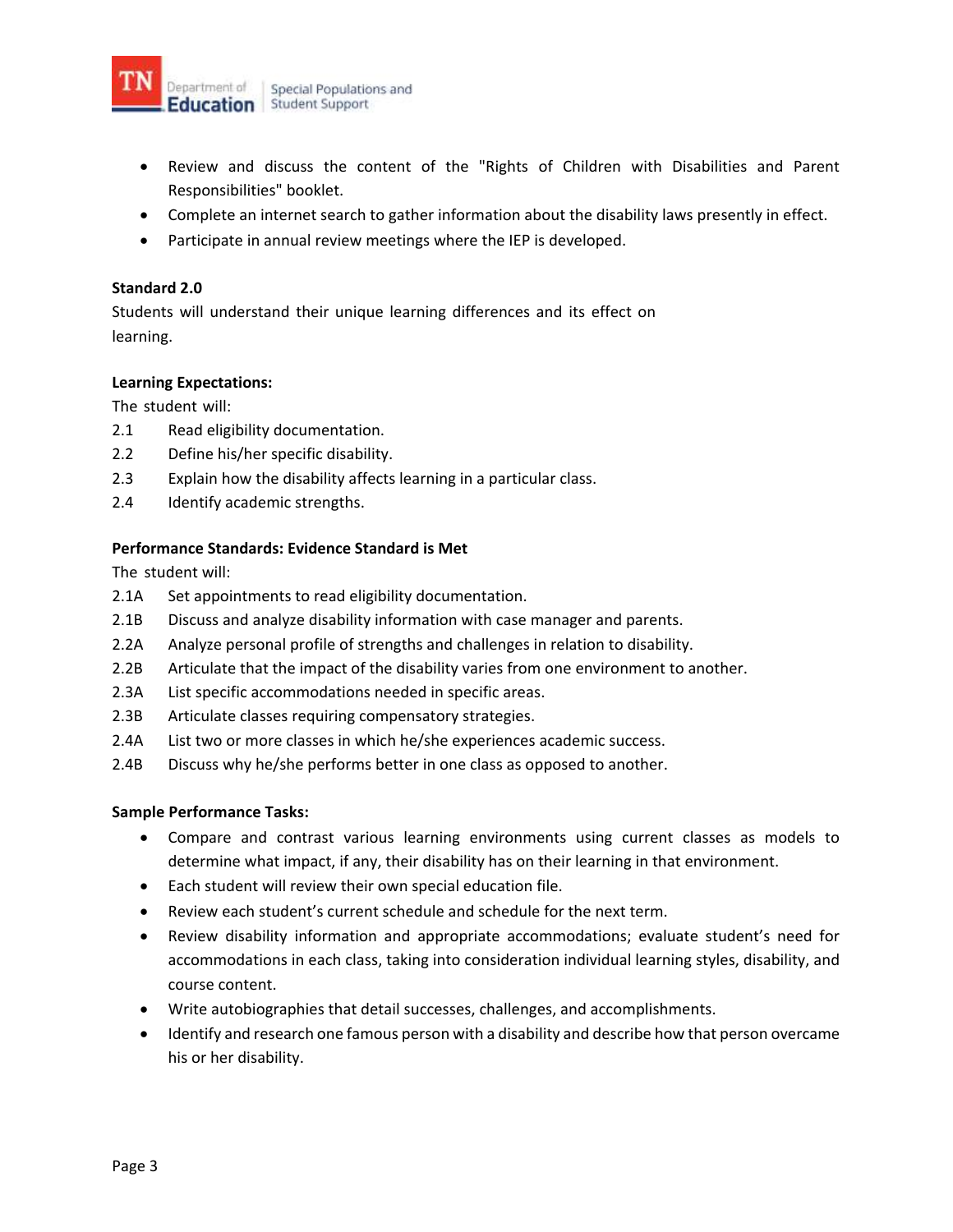

# **Standard 3.0:**

Students will display knowledge of individual strengths necessary for achieving personal and academic success.

#### **Learning Expectations:**

The student will:

- 3.1 Examine learning styles and adapt learning strategies to his or her unique style.
- 3.2 Analyze personal achievements and successes at school, home, and in the community.
- 3.3 Identify personal strengths relating to organizational skills, test-taking strategies, and study skills.
- 3.4 Practice time management skills.
- 3.5 Identify and model skills required for success in the classroom.
- 3.6 Adjust learning strategies to teaching styles of specific teachers.

# **Performance Standards: Evidence Standard is Met**

The student will:

- 3.1A Complete a learning styles assessment.
- 3.1B Articulate how individual learning style affects how new information is learned.
- 3.2 Document successes and achievements and add to transition portfolio.
- 3.3A Keep homework, class assignments, and assignment book in organized manner.
- 3.3B Verbalize test-taking and study skills strategies that are personally successful.
- 3.4A Maintain assignments through a variety of sources (e.g., assignment book, online applications, etc.)
- $3.4B$ Meet class deadlines with regard to assignments and project due dates.
- 3.5A Articulate requirements for each teacher and class relating to the social skills, deadlines, and study skills.
- 3.5B Demonstrate compliance of class requirements.
- 3.6A Analyze teaching styles and instructional delivery models.
- 3.6B Identify strengths and needs of individual learning styles in relation to particular teaching styles utilized by current teachers.

#### **Sample Performance Tasks:**

- Compile and organize a notebook (electronic or paper-based) with a table of contents and labeled dividers. One section each will be devoted to: examples of best work, description of personal learning style, strategies that help the student learn, a homework schedule, a list of good study habits found to be successful, and an on-going list of personal achievements.
- Evaluate different teaching strategies used to present the same content to determine which is used by each of their teachers, consider how this fits with their learning style, and brainstorm strategy or style enables them to retain the most information. Evaluate which teaching strategy how they can adapt to that environment.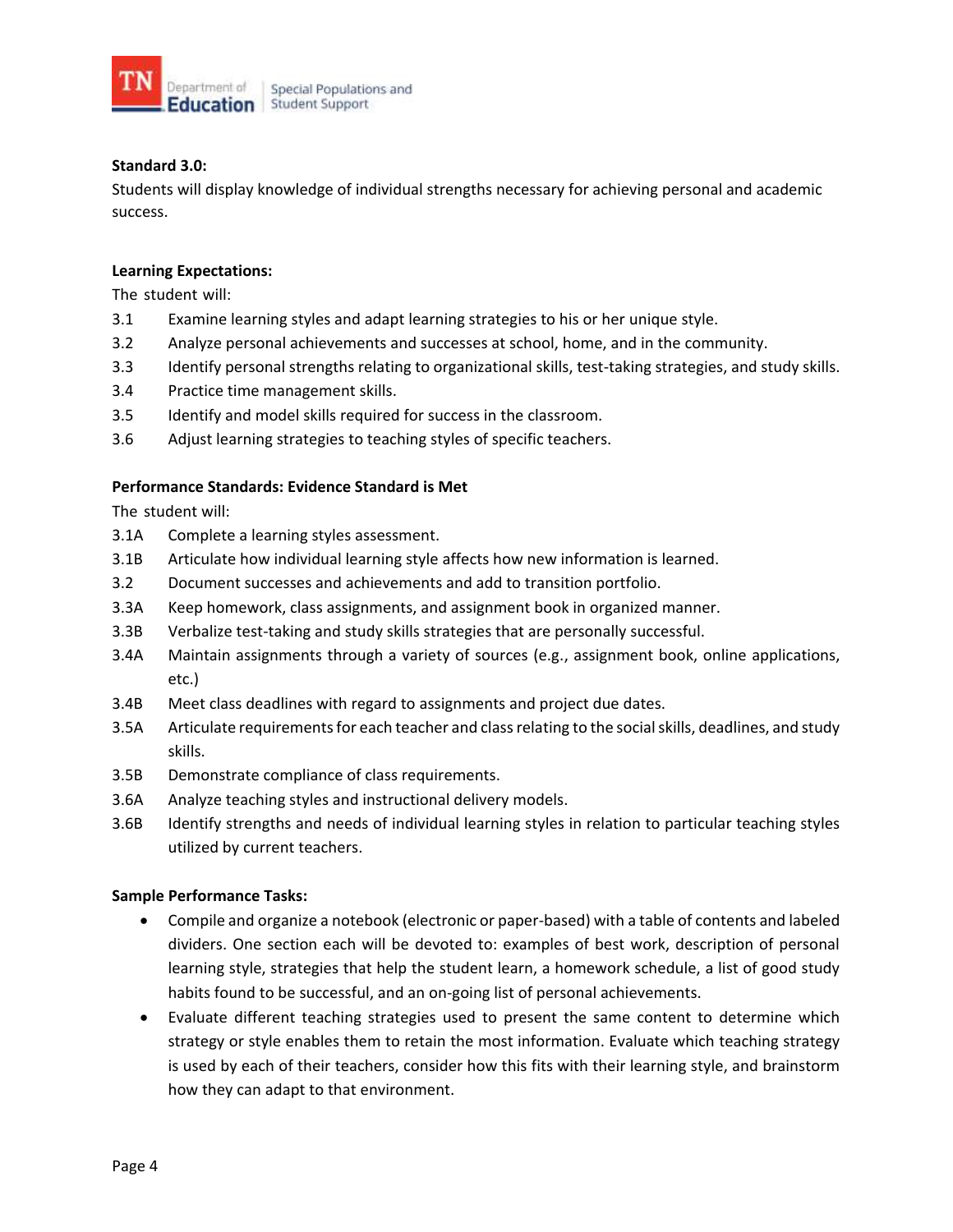

 Review and maintain transition portfolio on a weekly basis by adding new information, data, updated test scores, resume, accomplishments, and personal information.

#### **Standards 4.0:**

Student will complete assessments to assist in postsecondary planning.

#### **Learning Expectations:**

The student will:

- 4.1 Complete a learning style assessment.
- 4.2 Complete an interest inventory.
- 4.3 Complete an aptitude assessment.
- 4.4 Complete a personality inventory.
- 4.5 Complete a career interest assessment.

#### **Performance Standards: Evidence Standard is Met**

The student will:

- 4.1A Identify personal learning style by analyzing results of assessment.
- 4.1B Analyze how their learning style affects classroom performance and need for accommodations.
- 4.2A Research and match career groups to identified interest areas.
- 4.2B Develop long-term goals related to interests.
- 4.3A Compare interests and aptitudes to determine best fitting careers.
- 4.3B Use aptitude and interest results as a basis to investigate future career and training options.
- 4.4A Analyze how personality affects learning and career choices.
- 4.4B Articulate how personality traits affect social interactions.
- 4.5A Determine level of training needed for identified career interest areas.
- 4.5B Explore potential and appropriate careers using a variety of resources.

# **Sample Performance Tasks:**

- Complete individual learning style assessments.
- Complete individual interest inventories.
- Complete individual personality inventories.
- Access career inventories on the internet.
- Complete individual aptitude assessments.
- Review and update transition portfolio information.
- Evaluate four-year plan of study. Evaluate progress on the plan and make adjustments according to the identified interests, aptitudes, and career assessments.

Discuss additional assessments with the school counselor. Collaborate with teacher and parents to decide which assessments would be beneficial to post-secondary planning.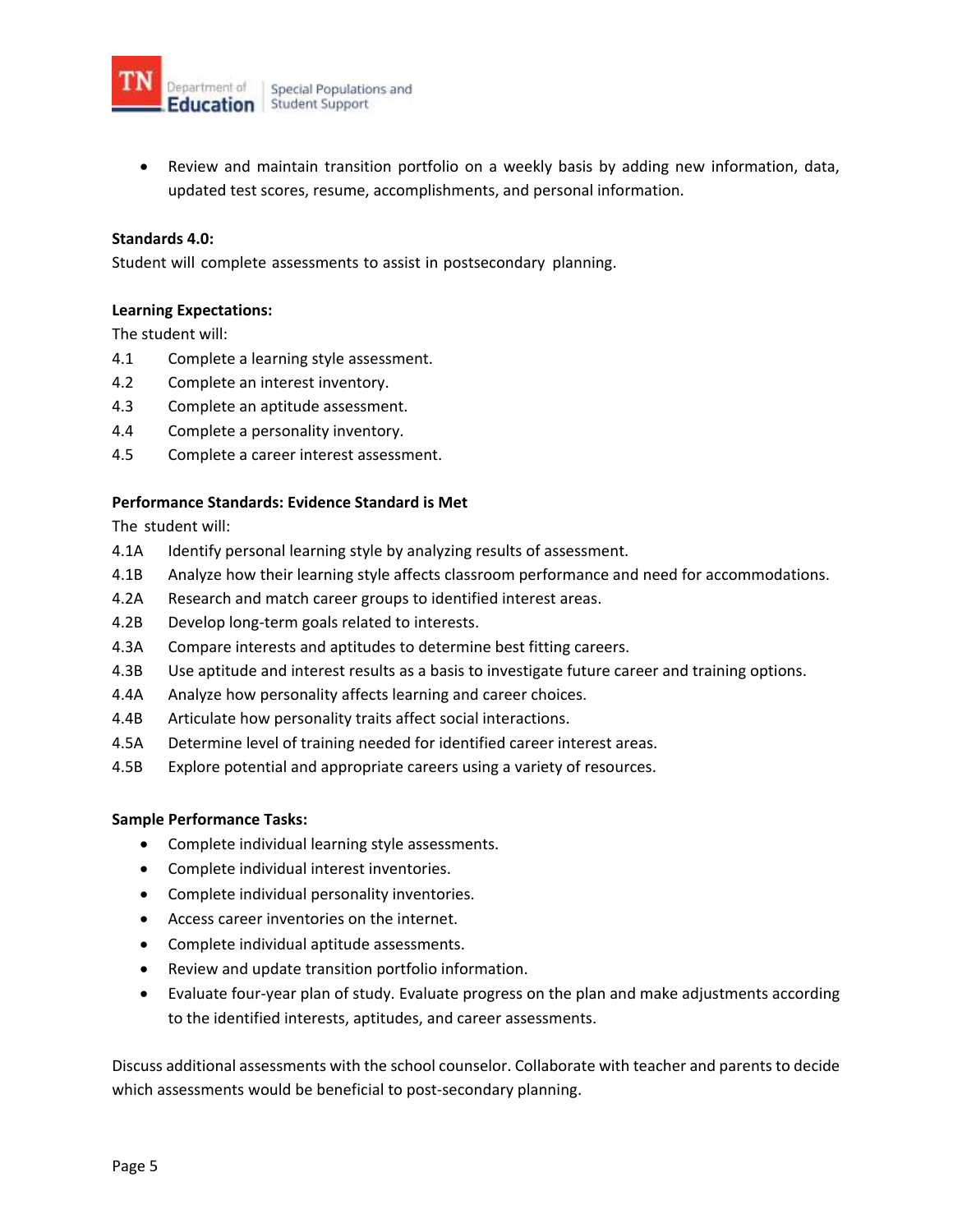

# **Standard 5.0**

Students will identify appropriate accommodations to facilitate learning.

# **Learning Expectations:**

The student will:

- 5.1 Articulate the difference between accommodations and modifications.
- $5.2$ Analyze the disability, learning styles, and class requirements to determine the adjustments needed to learn successfully.
- 5.3 Identify strengths and needs for a particular class.
- 5.4 Analyze accommodations to determine those that are and are not successful.

# **Performance Standards: Evidence Standard is Met**

The student will:

- 5.1A Articulate that accommodations equalize the educational playing field.
- 5.1B Discuss the difference between modifications and accommodations.
- $5.2A$ Describe the interdependence of the student's disability and learning style.
- $5.2B$ Analyze class requirements and how the student can function in class at optimal levels using identified strengths and needed accommodations based on personal history.
- 5.3A Accentuate strengths and uses to their advantage.
- $5.3B$ Develop an academic plan to accommodate the student's disability
- 5.4A Practice using a variety of accommodations, including assistive technology as appropriate.
- 5.4B Evaluate, prior to and during the IEP meeting, which modifications or accommodations are successful and why.

# **Sample Performance Tasks:**

- Brainstorm different accommodations and categorize the accommodations by subject usefulness.
- Develop a personal list of accommodations which have been used in the past. Rank the accommodations from most successful to least successful and explain the rating logic.
- Complete an internet search to locate a famous person with the same disability as themselves. Report to the class how this person overcame the obstacles the disability presented, successes he or she achieved, and the process required to reach his or her goals.
- Complete a graphic organizer to visualize the relationship between the student's disability and learning style.

# **Standard 6.0:**

Students will demonstrate knowledge of the IEP process.

# **Learning Expectations:**

The student will:

- 6.1 Determine IEP team member roles and responsibilities.
- 6.2 Review current IEP with case manager.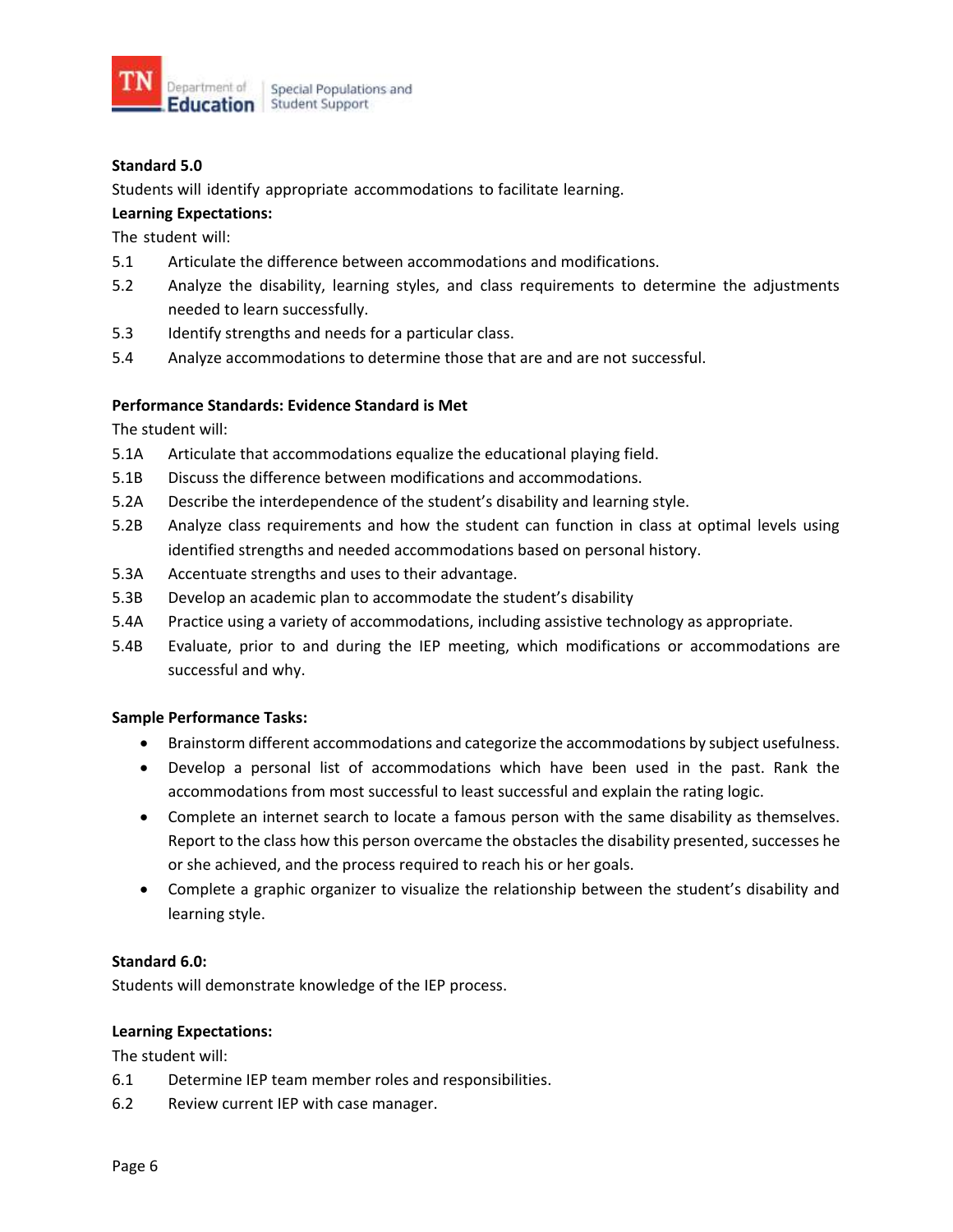

- 6.3 Review IEP goals/objectives each grading period.
- 6.4 Actively participate in IEP meetings.
- 6.5 Analyze the components of the student's IEP.

# **Performance Standards: Evidence Standard is Met**

The student will:

- 6.1A Participate in a collaborative process with the student's case manager to review who his or her IEP team members are and why they are invited to the IEP meeting.
- 6.1B Verbalize to the student's case manager the types of information each team member will bring to the IEP meeting.
- 6.2A Sign access form in the student's special education file indicating review of the IEP.
- $6.2B$ Compile a list of questions regarding IEP content and review the questions with the student's case manager and parent.
- 6.3 List initial goal and objective sheets in his or her IEP each grading period indicating review of progress.
- $6.4A$ Submit comments regarding strengths, concerns, needed modifications/accommodations, and course preferences to the IEP team.
- 6.4B Participate in a collaborative meeting with the case manager prior to the IEP meeting.
- 6.4C Submit and review a student concerns sheet in the IEP team.
- 6.5 Enumerate the components of the IEP.

#### **Sample Performance Tasks:**

- Simulate an IEP meeting allowing each student to assume a team member role. Roles will include student, parent, special education case manager, administrator, teacher, and note taker.
- documentation, grades, course history, learning styles, needed accommodations, and demographic information. Each group will complete a specific part of the IEP and present their Develop the components of a complete IEP for an imaginary student with pertinent eligibility portion of the IEP to the rest of the class.
- As a class, study A Student's Guide to the IEP using the student's own IEP as a resource.

# **Standard 7.0:**

Students will actively participate in transition planning.

#### **Learning Expectations:**

The student will:

- 7.1 Work collaboratively with school personnel to develop/update a four-year plan of study.
- 7.2 Review high school cumulative file.
- 7.3 Become familiar with the roles of the key players in the transition process.
- 7.4 Complete a transition planning questionnaire.
- 7.5 Update personal transition portfolio.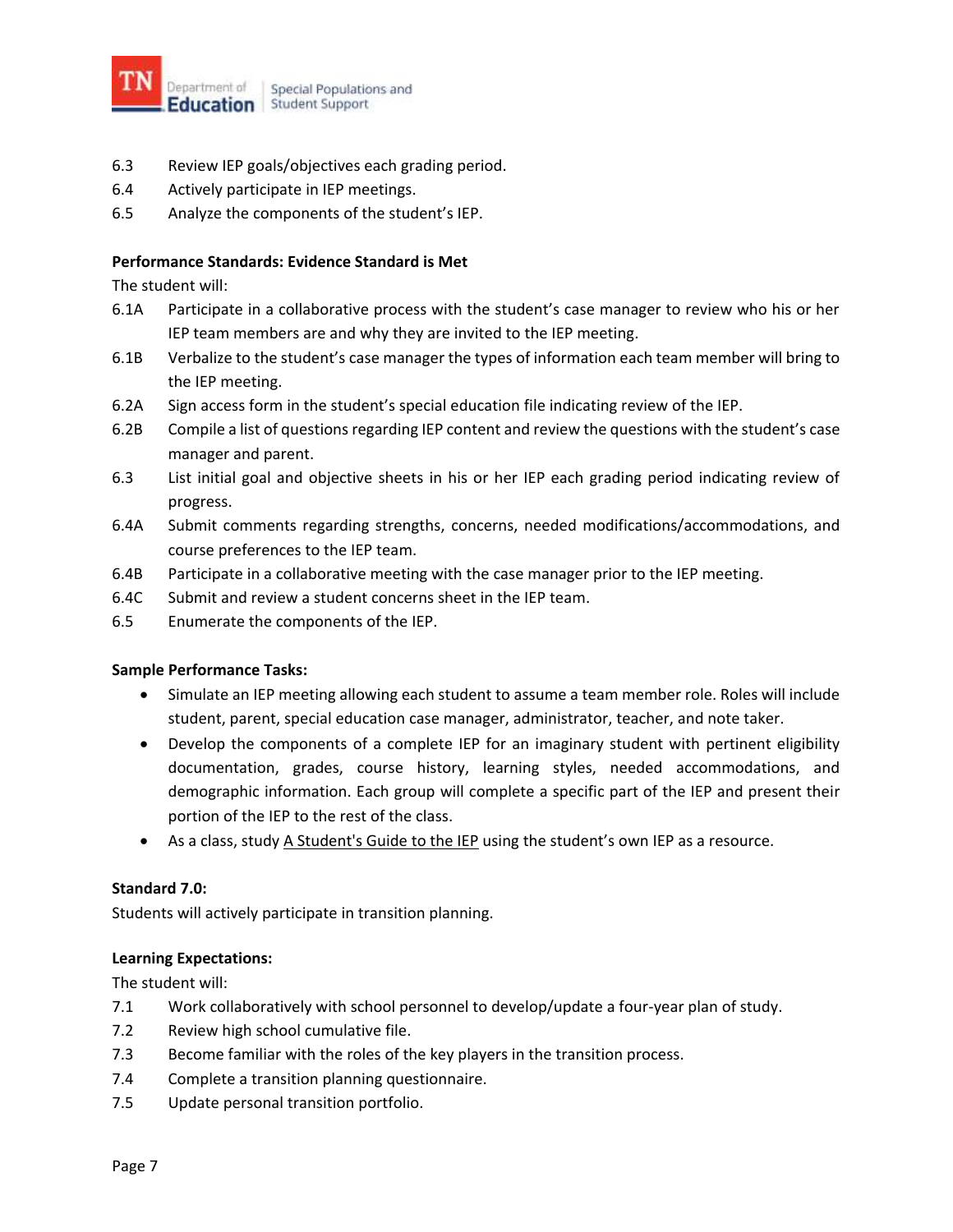

#### **Performance Standards: Evidence Standard is Met**

The student will:

- 7.1A Analyze the results of career investigation and determine the courses needed in high school to facilitate specific post-secondary goals.
- 7.1B Update four-year plan of study based on long-term goals and submit the plan to transition portfolio.
- 7.2A Set an appointment with the school counseling department to review cumulative file.
- 7.2B In conjunction with parents and/or case manager, request copies of test scores, report cards, and transcript to be submitted to the transition portfolio.
- 7.3A Identify the key players in the transition planning process.
- 7.3B Compile a list of transition providers, including contact information.
- 7.4 Submit completed transition planning questionnaire to transition portfolio.
- 7.5 Collect and submit interest, aptitude, learning styles, and career assessments to transition portfolio.

#### **Sample Performance Tasks**

- Develop four-year plan of study based on state and local graduation requirements. . Students shall block in required courses and evaluate career interest assessment results to determine which submitted to their transition portfolio. available electives will most closely match their career interests. Completed plan will be
- projected living arrangements. Review the completed questionnaire and develop one goal for Complete a transition-planning questionnaire addressing education, training, employment, independent living, community access, medical/health issues, financial needs and supports, and each area addressed.
- Engage with guest speakers, such as school counselors, career and technical education Rehabilitation, college access centers, , and employment agencies to learn about opportunities representatives, and disability support personnel from local colleges, , the social security administration, career centers, independent living centers, health care providers, Vocational available in the community.
- Assess in collaboration with parents and special education staff which transition personnel will contribute to the student's personal success in the adult community.

#### **Standard 8.0:**

Students will demonstrate the self-advocacy skills required for assuming responsibility for learning.

#### **Learning Expectations:**

The student will:

- 8.1 State individual strengths to IEP team.
- 8.2 Articulate individual concerns for learning.
- 8.3 Ask for accommodations for a particular class, test, or assignment.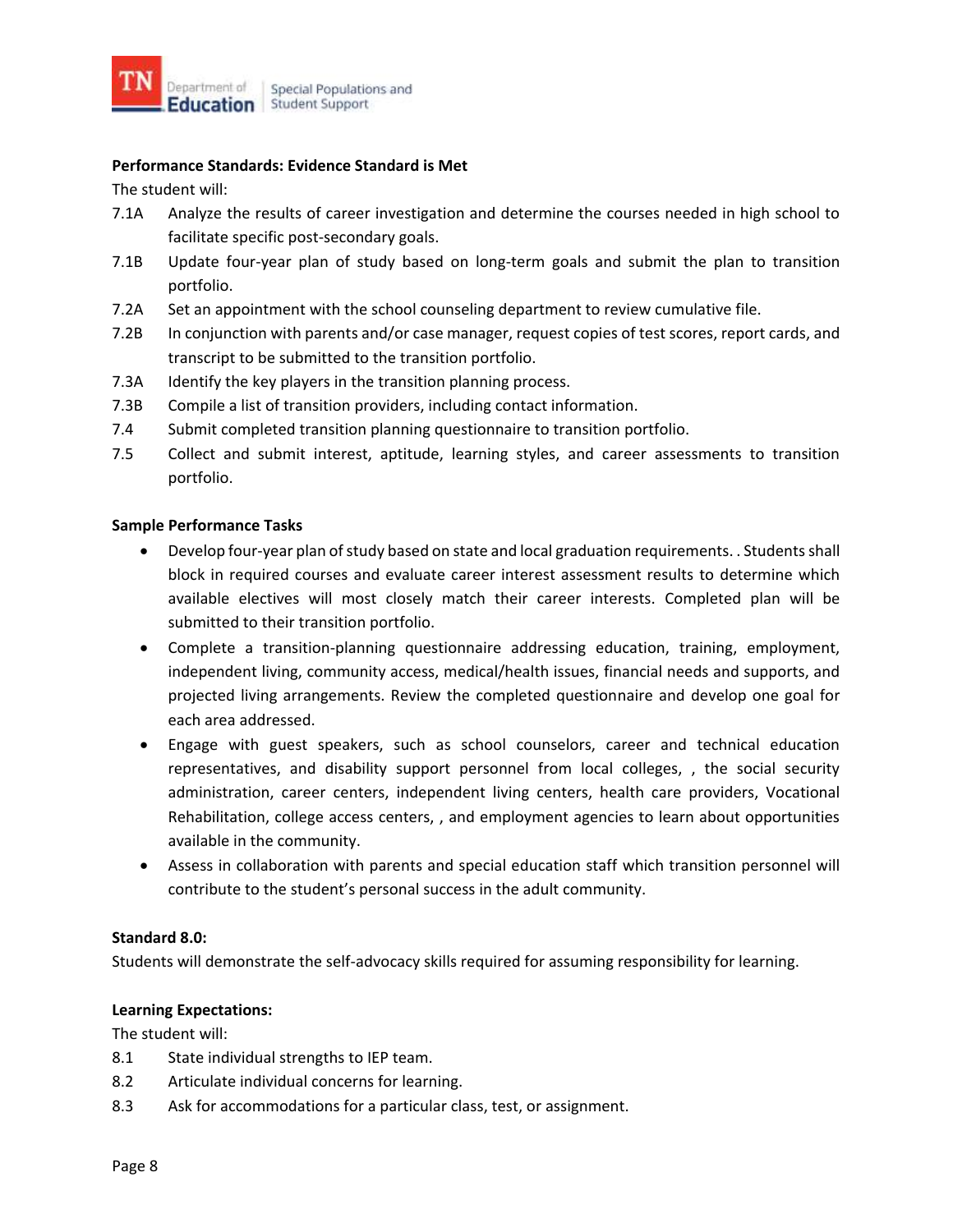

- 8.4 Set appointment to review special education file with case manager.
- 8.5 Use assertive communication to articulate to teachers the need for specific accommodations.
- 8.6 Using practical scenarios that can be generalized, understand the decision-making process (e.g. asking questions, leveraging resources, anticipating consequences) reflect and learn from decisions made.
- 8.7 Defend a position related to legal rights as a person with a disability.

# **Performance Standards: Evidence Standards is Met**

The student will:

- 8.1A Complete a self-assessment to describe strengths, challenges, and learning styles.
- 8.1B Use completed self-assessment as prompt when participating in the IEP meeting.
- 8.2A Identify areas on class syllabus that are of concern.
- 8.2B Meet with classroom teacher to discuss learning strategies.
- 8.3A Practice asking for accommodations from peer, parent, or special educator.
- 8.3B Schedule a meeting with classroom teacher to discuss needed accommodations for project, assignment, or test.
- 8.4 Sign access to file record in special education file.
- 8.5A Respond in positive and informative manner regarding need for accommodations.
- 8.5B Seek assistance from special education staff when assistance is required to communicate specific learning needs to general education teachers.
- 8.6A Evaluate the advantages and disadvantages of decisions that impact learning in a particular class.
- 8.6B Assume responsibility for decisions rather than place blame elsewhere if consequences are not positive.
- 8.7A Explain to teachers or peers the legitimacy of his or her need for accommodations.
- 8.7B State what his or her educational rights are as a student with a disability.

# **Sample Performance Tasks**

- Develop an IEP meeting agenda following a review of his or her IEP.
- Practice self-advocacy skills in a simulated situation for the classroom (i.e., a meeting with a teacher to negotiate extended time for assignments for tests).
- Role play a situation where accommodations are not being implemented and the student defends his or her right to receive them and why they are needed.
- Role play asking for copies of notes from another student.
- Role play with classmate to explain why the student cannot play ball after school because he or she has to see a reading tutor due to difficulty with reading.
- Participate in a discussion with the school counselor about allowable accommodations on state mandated tests and college entrance tests.
- Keep a log book of all appointments with school personnel.